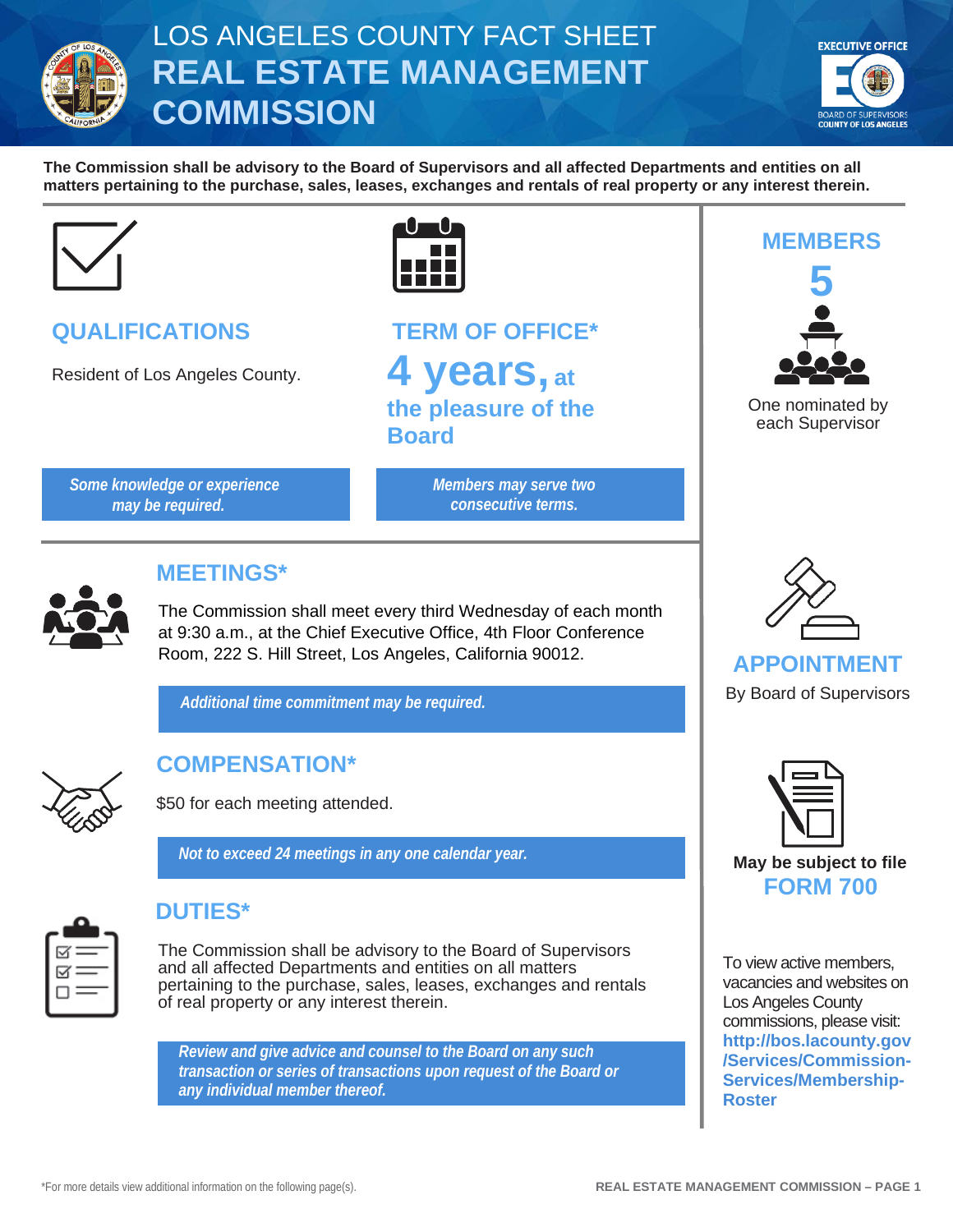

## **TERM OF OFFICE**

Four years at the pleasure of the Board.

No member of the Commission may serve more than two consecutive four-year terms. The Board may, by order, extend this length of service or waive this limit for individuals or the Commission as a whole.

A member's position on the Commission shall become vacant upon his or her death, resignation, or removal by the Board. In the case of such a vacancy, the Board shall appoint a successor to fill the unexpired term.



#### **MEETINGS**

Every third Wednesday of each month at 9:30 a.m., at the Chief Executive Office, 4th Floor Conference Room, 222 S. Hill Street, Los Angeles, 90012.

The Commission shall elect a chairman and secretary from the members thereof, each of whom shall serve for one year and thereafter until his successor is elected. The Commission may prepare and adopt rules and regulations for the internal government of its business, and shall designate the time and place of holding its meetings. Such meetings shall be held at least once each month at stated times.

The provisions of Chapter 5.12 of the County Code shall not apply to the Commission.



## **COMPENSATION**

\$50 for each meeting attended, not to exceed 24 meetings in any one calendar year, and reimbursement for travel expenses incurred in the performance of Commission duties.



## **DUTIES**

The Commission shall be advisory to the Board of Supervisors and all affected Departments and entities on all matters pertaining to the purchase, sales, leases, exchanges and rentals of real property or any interest therein, to or by either the Los Angeles County or any public entity of which the Board of Supervisors is the governing body, including concessions on property owned by or in the possession of the County or such entities. In as much as the Board has "heretofore" established an advisory Commission with responsibility for making recommendations with respect to leases and concessions in small craft harbors, such matters shall be excluded from the purview of this Commission's powers.

- a. Review and give advice and counsel to the Board on any such transaction or series of transactions upon request of the Board or any individual member thereof
- b. Review and give advice and counsel to the Chief Executive Officer or to any affected department head or responsible district officer upon any such transaction or series of transactions upon request of such officer
- c. Immediately upon receipt, the Chief Executive Officer shall supply each Commission member with copies of all recommendations respecting such transactions directed to the Board for action. Such correspondence shall be delivered to the Commission members prior to the time proposed for action by the Board. The Commission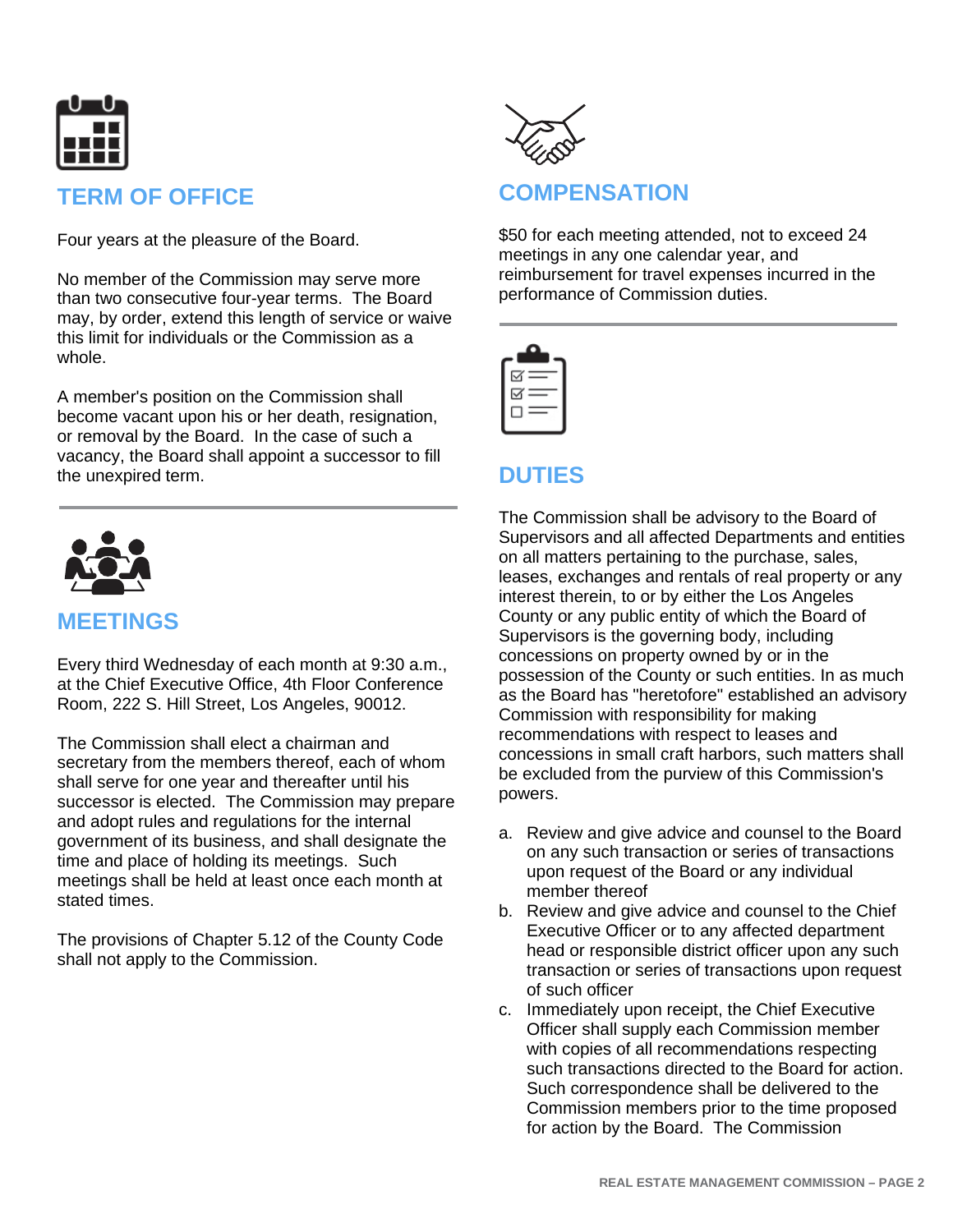#### **DUTIES (continued)**

or any member thereof, believing action should be deferred or desiring to consult or advise with the Board with respect thereto, shall advise the Chairman of the Board or the Clerk thereof of its or his desires prior to the meeting where action is proposed, whereupon the Board may take such action with respect thereto as it deems merited.

- d. The Commission shall familiarize itself with the policies, procedures and practices incident to such realty transactions and from time to time, make recommendations to the Board or to the affected officers, or to both, with respect thereto.
- e. The Commission shall, on its individual initiative, from time to time, sample real property transactions and the procedures incident thereto, making such reports and recommendations as it deems appropriate.
- f. To aid in the effectuating of the foregoing, all affected officers are directed to give full cooperation and assistance to such Commission and its members and on request supply desired information on procedures, practices and the factual background of any transaction or series of transaction to the end that the Commission be as fully advised as possible to enable fulfillment of its duties.
- g. In the performance of its responsibilities, the Commission may conduct meetings, investigations, hearings, and engage in such related activities as it deems necessary to accomplish its purposes.
- h. The Commission may submit to the Board recommendations, from time to time, as to its needs in the terms of staff assistance and administrative services, including, where necessary, the recommendation for employment by the Board of competent experts to fully apprise the Commission in matters under inquiry.
- i. The provisions of the Los Angeles County Code supplemental to and shall not abridge any duty or responsibility of offices provided for by the Constitution, statutes, or the Charter or ordinances of the County of Los Angeles the same now exist or may be hereafter amended.

#### **DUTIES (continued)**

j. Review leases to ascertain whether such decisions are supported by the Asset Management Principles.

Whether requested to do so or not, the Commission shall review and file a report with the Chief Executive Officer on every proposed lease containing a term of ten years or longer, in which Los Angeles County or any public entity is lessee (excluding options to extend) or lessor, in which the Commission shall give its advice, counsel and recommendations concerning such proposed lease.

- a, Transactions involving no financial consideration.
- b. Transactions between Los Angeles County and one or more public entities or between two or more public entities only.
- c. Acquisitions of rights-of-way for flood control projects financed from bond issues.
- d. Auction sales of excess property to the highest bidder.
- e. Franchises.
- f. Disposal of excess improvements.
- g. Stipulation and payment for parcels acquired through condemnation.
- h. Administrative details affecting status of property after basic decision to acquire or dispose of has been made.
- i. Transactions involving acquisition, rehabilitation and disposal of real property acquired for the purpose of rehabilitation or improvement, owner or tenant assistance, or in compliance with or in furtherance of any state or federal housing, community improvement or financial assistance for home ownership, tenance or community development program or legislation.

Nor shall the Commission consider any of the following transactions which involve a financial consideration of less than \$100,000.00:

- a. Initiation or adoption of resolutions to condemn.
- b. Transactions between Los Angeles County or a public entity and other government jurisdictions.
- c. Acquisition of rights-of-way for flood control projects not financed by bond issue.
- d. Acquisition of rights-of-way for highway purposes.